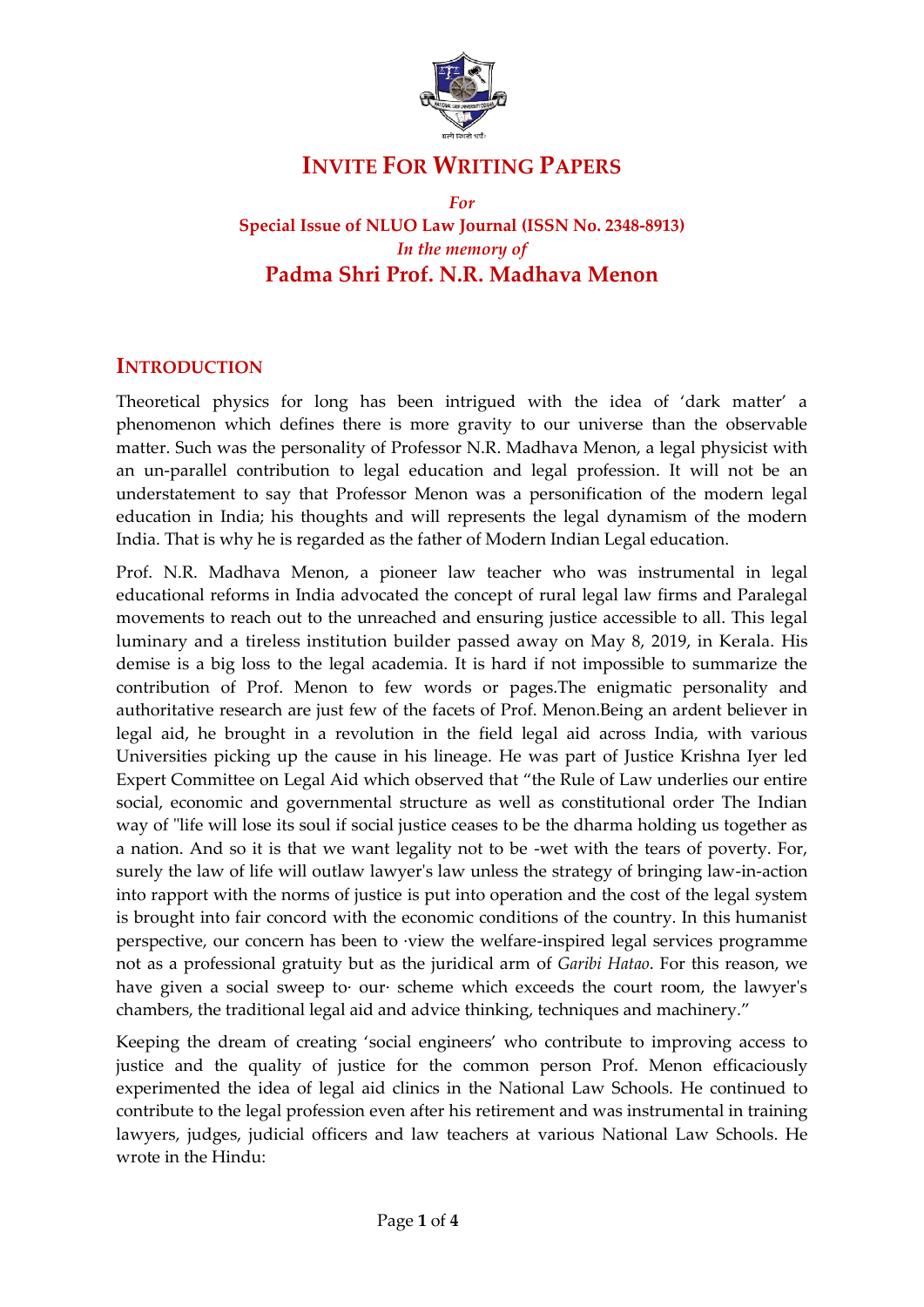

*What the nation needs now is an organised movement involving legal educators, lawyers and judges, not only to learn the practice of law but to transform law and legal institutions to maximise justice in society and to put legal education at the centre for better governance under democracy and the rule of law.*

Prof. Menon is not with us, but his ideology and vision of accessibility of justice to the poorest of the poor are echoing everywhere. Dr Menon has left behind a massive void in the field of law. National Law University Odisha (NLUO) will remain indebted for his gracious presence in the University on several occasions and last on 22nd September 2016 for Inaugurating the National Conference on Criminology. As a tribute to the legend Professor, NLUO decides to bring a special issue of NLUO Law Journal in the memory of Late Prof. N.R.Madhava Menon.

## **THEMES FOR SUBMISSION**

We request you to write an article on any of the following themes and send us positively by 15<sup>th</sup> August 2019 to enable us to bring out the Special issue:

- **1. Socially Relevant Legal Education**
- **2. Justice Education**
- **3. Continuing Legal Education**
- **4. Clinical Legal Education and Functioning of Legal Aid Clinics in Law Schools**
- **5. Community Dispute Resolution Mechanism**

**Note:** Authors are free to choose any sub-topics under these themes and areas. Submissions should demonstrate the strong methodological approach, high writing quality, robust analysis, and adherence to the topic.

## **ABOUT THE JOURNAL**

The NLUO Law Journal (ISSN 2348-8913) is the flagship publication of National Law University Odisha. An annual peer-reviewed journal aims to encourage legal scholarship in national and international inter-disciplinary legal issues. After the first volume in 2013, three consecutive volumes of the journal were formulated as special issues on 'Access to Justice', 'Child Rights' and 'Climate Change'. All the three editions focused on topics of substantial contemporary relevance and provided an excellent repository of scholarship in those areas. This edition is a distinctive and special issue in the memory of legendary figure Prof. N. R. Madhava Menon brought forth by the Constitutional Law Society NLUO.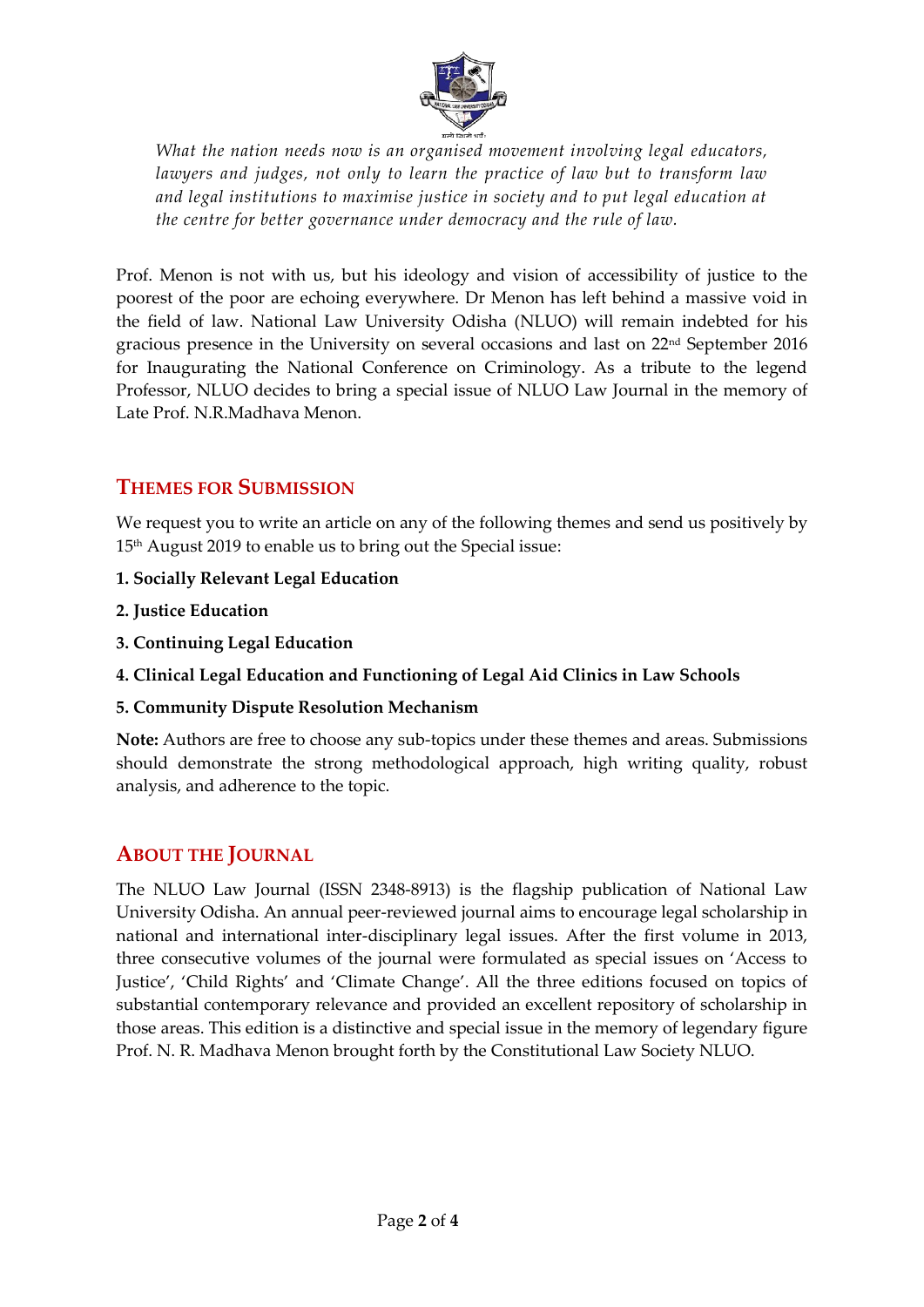

## **SUBMISSION GUIDELINES**

1. Submissions can be in the form of long articles, short notes, book reviews. The acceptable word limit should not exceed:

- o Long Articles: 8000-10000 words
- o Short Notes: 4000-8000 words
- o Book Review: 2000-3000 words

2. All the word limits mentioned above are exclusive of footnotes. Kindly note that the word limits will be strictly enforced.

3. All the submissions must consist of an Abstract of not more than 300 words, main contribution and a declaration of originality. The abstract will not be included in the word limit.

4. A submission can be co-authored by a maximum of two people. Submissions are invited from undergraduate and graduate students, academicians, practitioners and research scholars.

**Note: The last date for submission is 15th August 2019.**

## **FORMAT AND CITATION GUIDELINES**

- Font Type and Size of the main text must be Times New Roman, 12.
- Font Type and Size footnotes must be Calibri, 10.
- Line Spacing of the main text and footnotes must be 1.5, Single respectively.
- Use of headings and Sub-Headings is encouraged. Headings and Sub-Headings should be numbered, should be of the same font type and size as the main text and should be in bold.
- Citations must be in OSCOLA format.

## **SUBMISSION PROCEDURE**

1. Authors are requested to send their original, unpublished submissions in .doc/.docx format to **[nluojournal@nluo.ac.in](mailto:nluojournal@nluo.ac.in)**

2. The name of the file must contain Name of the Author(s) + Title of the Submission.

3. The submissions must be accompanied by a covering letter bearing the following information:

- $\triangleright$  Full Name of the Author(s)
- $\triangleright$  Position / Year of Study
- $\triangleright$  Institutional Affiliations (if any)
- $\triangleright$  Contact Details of the Author(s)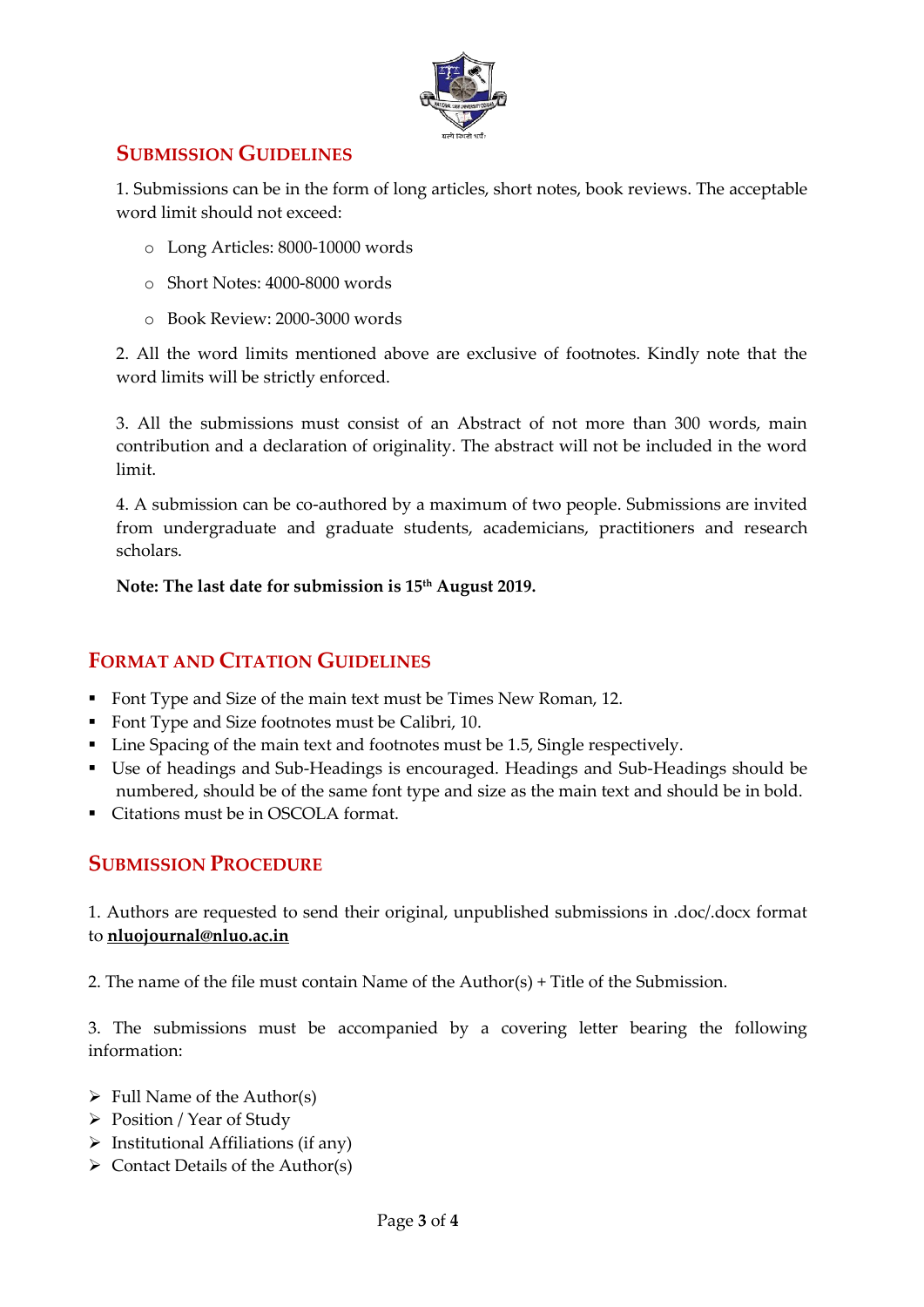

# **PUBLICATION POLICY**

- The submissions should be original work of the authors and must not be published elsewhere. Submissions with plagiarized content and copyright issues will be rejected outrightly.
- By sending the submissions to NLUO Law Journal, the author(s) agree to assign exclusive copyright in the work to NLUOLJ. It shall be entitled to, without limitation, publish and reproduce the submission (or part(s) thereof) in any manner it sees fit (with due acknowledgement to the author) subject to the doctrine of fair use as enumerated under the Copyright Act.
- $\blacksquare$  The editors reserve the right to edit the submissions (or part(s) thereof) for publication without permission from or further notice to the author.
- After initial screening, short-listed submissions will go through a double-blind peer review process and the final selection will be based on that procedure.

### **FOR ANY QUERY AND CLARIFICATIONS, KINDLY CONTACT:**

#### **Editor-in-Chief**

**Dr. Yogesh Pratap Singh Email: [nluojournal@nluo.ac.in](mailto:nluojournal@nluo.ac.in) +91 8392939345**

#### **Editors**

**Mr. Ashit Kumar Srivastava Email: [ashit@nluo.ac.in](mailto:ashit@nluo.ac.in) +91 8009708888**

**Ms. Rishika Khare Email[: rishika.khare@nluo.ac.in](mailto:rishika.khare@nluo.ac.in)**

**Ms. Nikita Pattajoshi Email: nikita@nluo.ac.in**